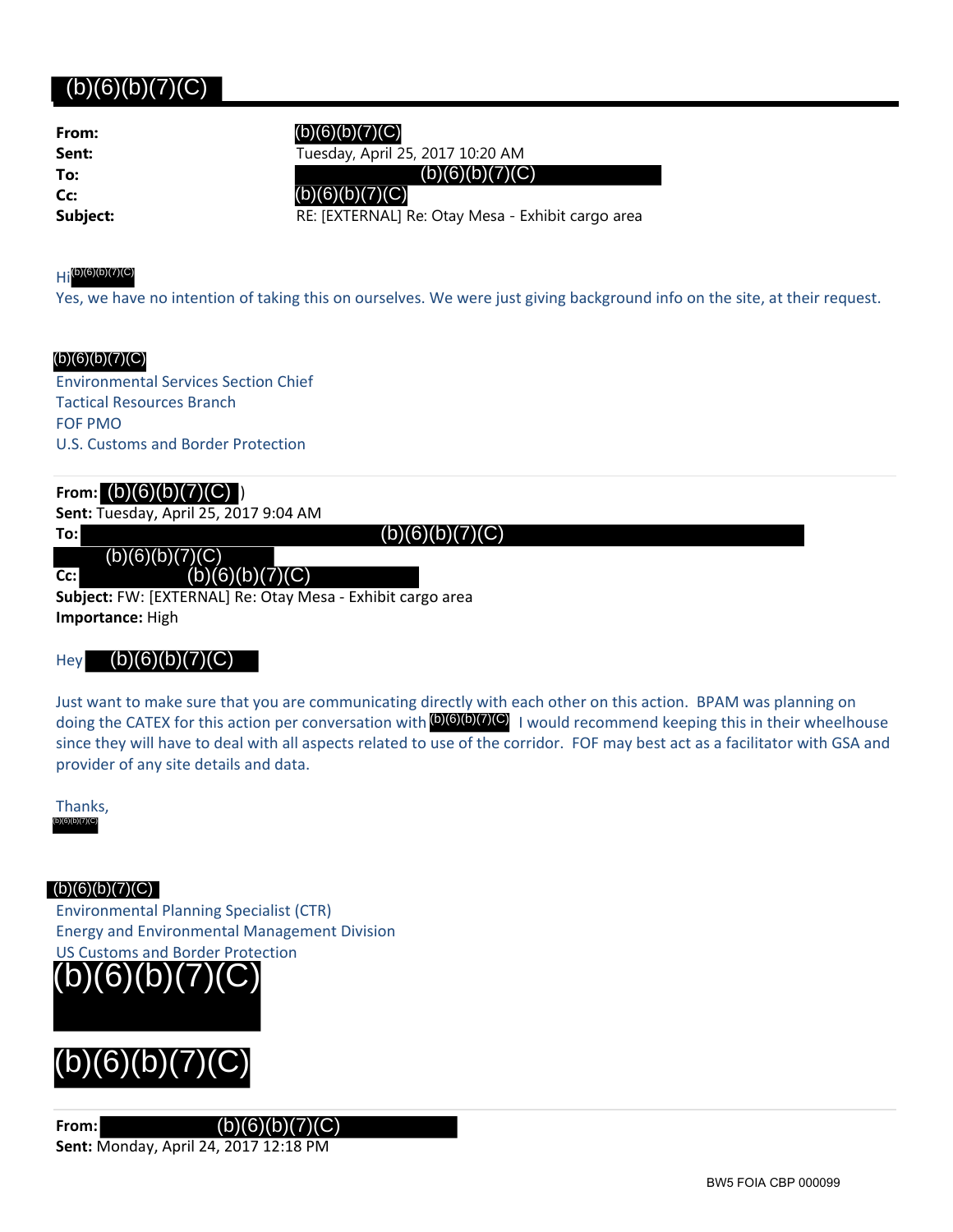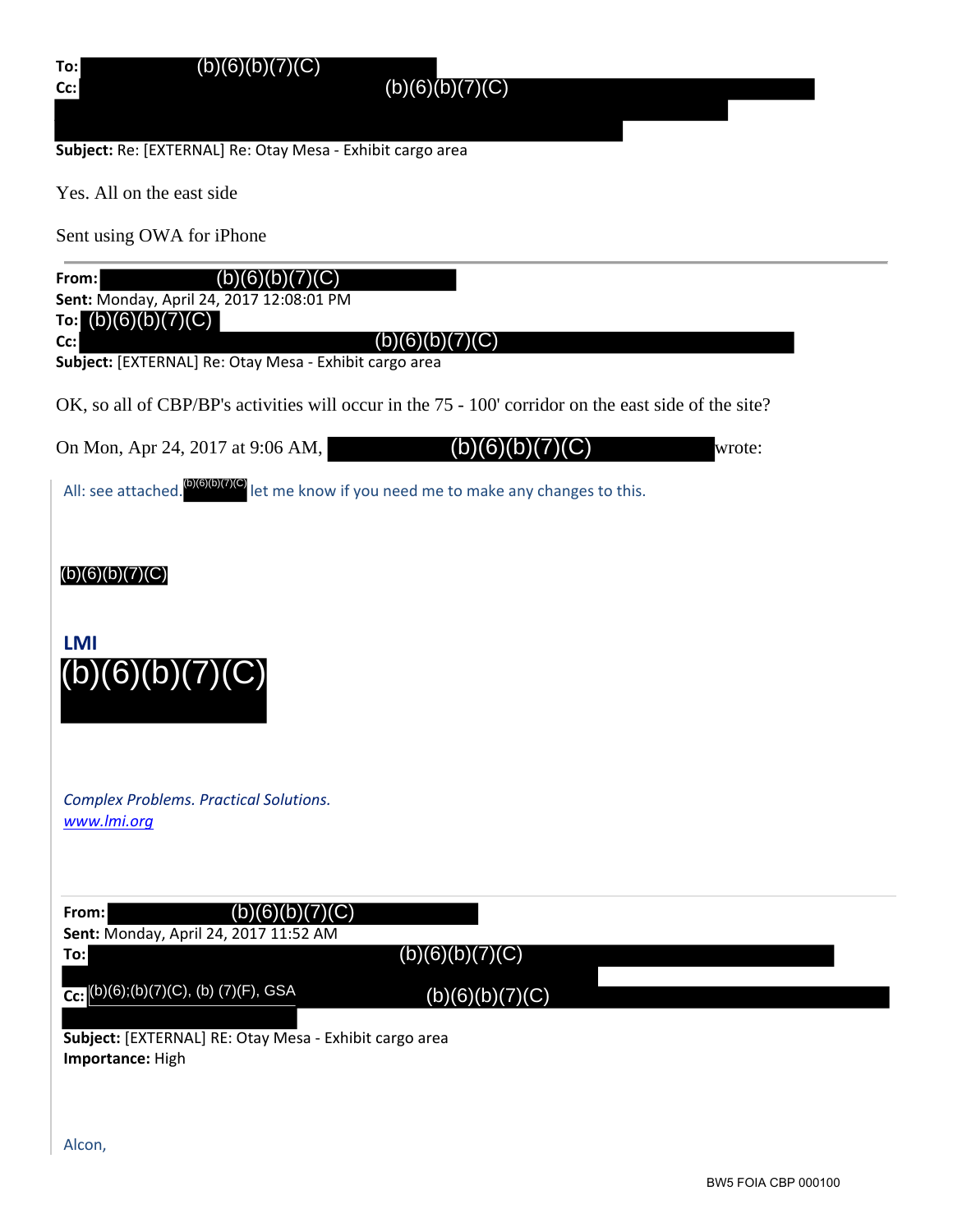Myself,  $\left(\frac{b}{c}\right)\left(\frac{c}{c}\right)$  had our meeting this morning to discuss the GSA NEPA concerns (items 1 and 2) and attempted to understand the BPAM use of the area for the license and complete the exhibit. as you were not albe to attend, I did the best I could to help guide the discussion. (b)(6)(b)(7)(C) (b)(6);(b)(7)(C), (b) (7)(F), GSA

### (b) (5), GSA

# l **EXECUTER RESP.** Myself, (b)(6)(b)(7)(C)<br>ms 1 and 2) and attempted to understand thou were not albe to attend, I did the best I c<br>ou were not albe to attend, I did the best I c<br>f(5), GSA<br>(5), GSA<br>(b)(6)(b)(7)(C) – develop (b) (5), GSA, (b)(6);(b)(7)(C), CBP

# (b) (5), GSA, (b)(6);(b)(7)(C), CBP

Action Items;

1.  $\Phi(6)(b)(7)(C)$  – develop a description of use for the area along with a google earth plan noting affected areas (COB today and submit to GSA for coordination).

2.  $(b)(6)(b)(7)(C)$  confirm any SHPO remaining activities, and complete the CATEX with driveway access noted to include into the GSA license and Exhibit.

As a reference  $-$  (b)(6)(b)(7)(C) will be out of office beginning Wednesday and  $\omega$  and  $\omega$  will be out beginning Friday. (b)(6);(b)(7)(C), (b) (7)(F), GSA

Section Chief

Laguna Niguel Regional Office

Field Operations Facilities PMO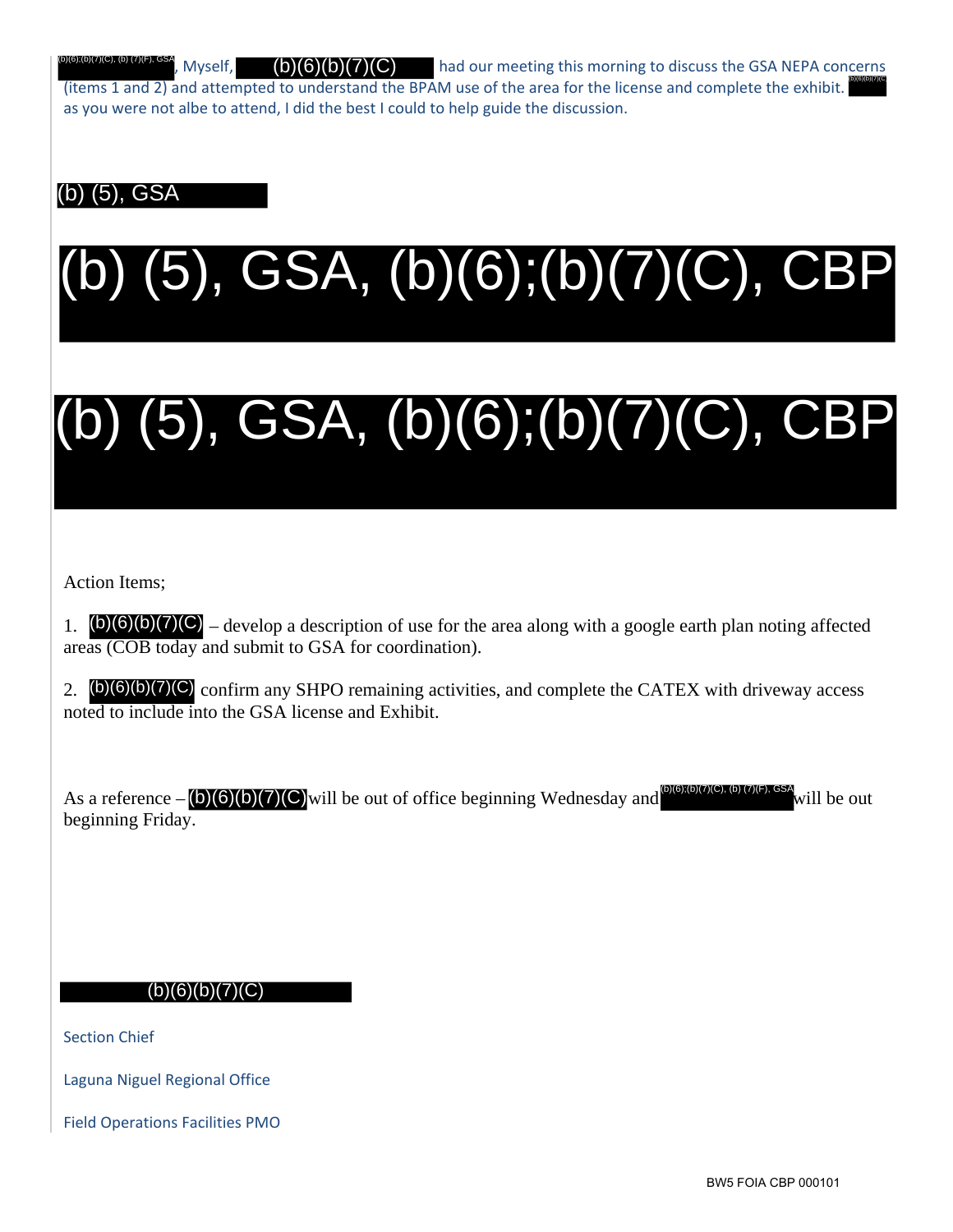Office of Facilities & Asset Management

U.S. Customs and Border Protection

Department of Homeland Security

| (b)(6)(b)(7)(C)                                                                      |
|--------------------------------------------------------------------------------------|
| (b)(6)(b<br>Email:                                                                   |
| (b)(6)(b)(7)(C)                                                                      |
|                                                                                      |
|                                                                                      |
| -----Original Appointment-----                                                       |
| From: $(b)(6)(b)(7)(C)$<br>Sent: Monday, April 24, 2017 7:07 AM                      |
| (b)(6)(b)(7)(C)<br>To:                                                               |
| (b)(6)(b)(7)(C)<br>Cc:<br>Subject: Otay Mesa - Exhibit cargo area                    |
| When: Monday, April 24, 2017 8:15 AM-9:00 AM (UTC-08:00) Pacific Time (US & Canada). |
| (b)(6)(b)(7)<br>Where:                                                               |
| Importance: High                                                                     |
|                                                                                      |

Alcon,

We will have a quick tag up to discuss GSA's NEPA ENV questions within the attached email and discuss a modification to the license for the prototype wall access.

Teleconference line;

### (b) (7)(E)

### (b) (7)(E)

<< Message: RE: Otay Mesa Cargo (undeveloped lot) - access and parking >>